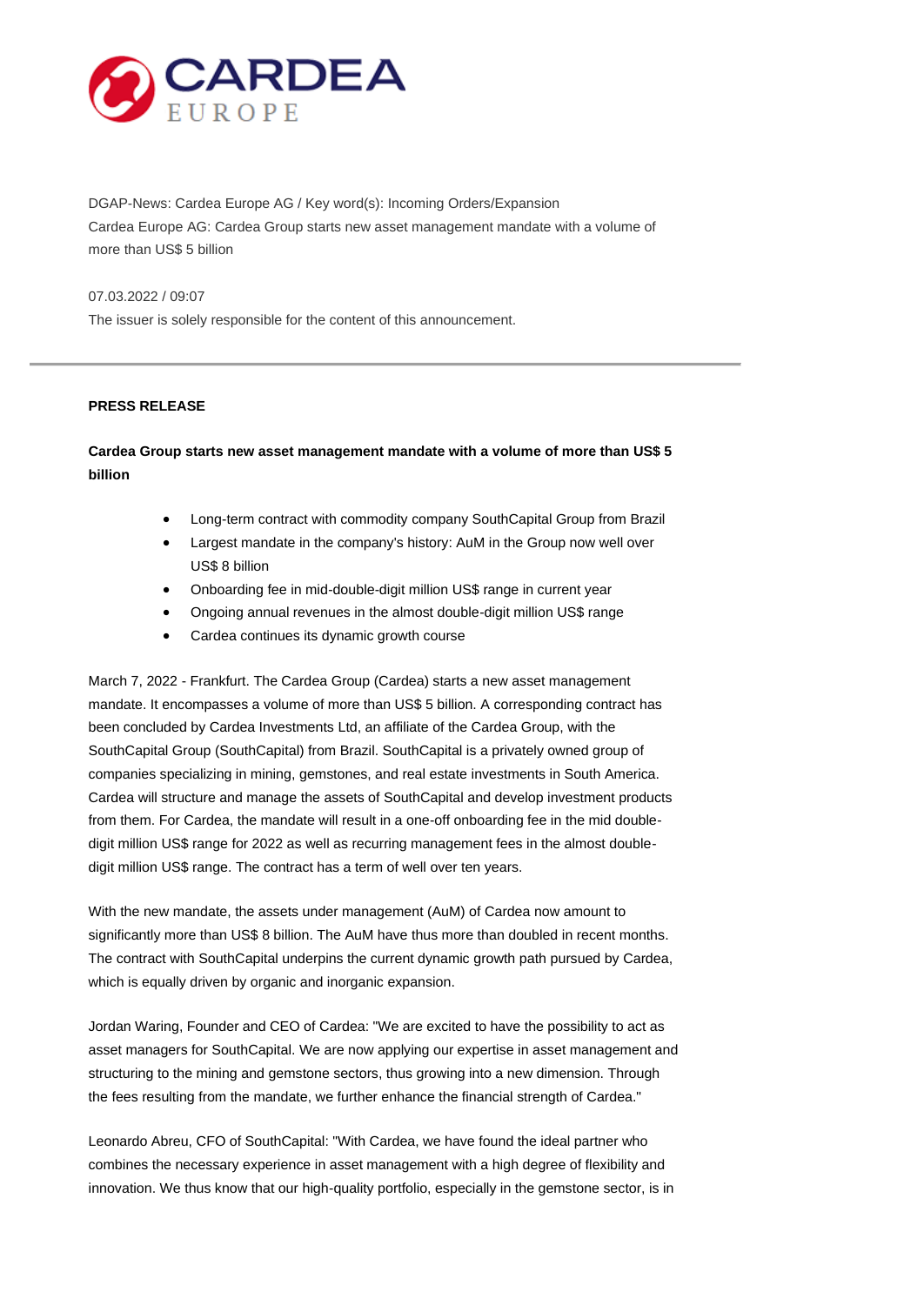the best hands and see the cooperation with Cardea as an important link to the global capital markete."

### **About Cardea**

Cardea is a global asset management firm with offices in Atlanta, London, Barcelona and Frankfurt and more than US\$8 billion of Assets Under Management. Through its subsidiaries, Cardea Capital Group and Cardea Capital Advisors, both SEC registered investment advisors, Cardea offers wealth management, institutional advisory, turnkey asset management platform services and advisory services to both financial advisors, institutional clients and individual investors.

Cardea Europe AG Lurgiallee 14 D-60439 Frankfurt am Main. **Germany** 

# **Press contact**

edicto GmbH Axel Mühlhaus / Ralf Droz Tel.: +49 (0) 69 90 55 05-54 Email[: rdroz@edicto.de](mailto:rdroz@edicto.de)

#### Disclaimer

Safe Harbor Statement

No action has been taken that would permit an offering of the securities or possession or distribution of this announcement in any jurisdiction where action for that purpose is required. Persons into whose possession this announcement comes are required to inform themselves about and to observe any such restrictions.

If any statements in this document contain forward-looking statements, such statements do not represent facts and are characterized by the words 'will', 'expect', 'believe', 'estimate', 'intend', 'aim', 'assume' or similar expressions. Such statements express the intentions, opinions or current expectations and assumptions of DESIAG and/or CARDEA EUROPE AG and the persons acting together with DESIAG and/or CARDEA EUROPE AG. Such forward-looking statements are based on current plans, estimates and forecasts which DESIAG and/or CARDEA EUROPE AG and the persons acting together with DESIAG and / or CARDEA EUROPE AG have made to the best of their knowledge, but which do not claim to be correct in the future. Forward-looking statements are subject to risks and uncertainties that are difficult to predict and usually cannot be influenced by DESIAG and / or CARDEA EUROPE AG or the persons acting together with DESIAG and / or CARDEA EUROPE AG. It should be kept in mind that the actual events or consequences may differ materially from those contained in or expressed by such forward-looking statements.

The information contained in this announcement is for background purposes only and does not purport to be full or complete. No reliance may be placed for any purpose on the information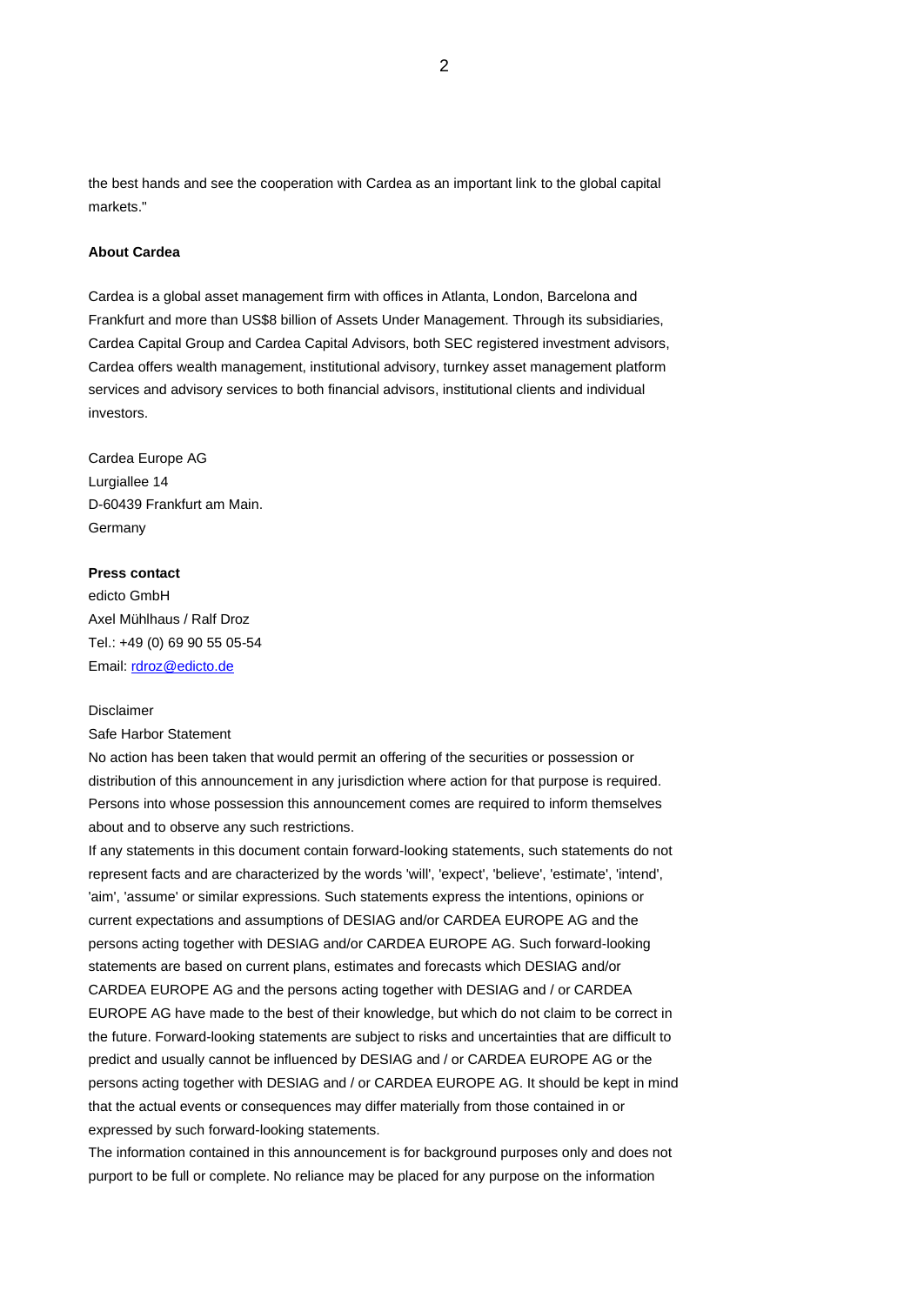contained in this announcement or its accuracy or completeness. The information in this announcement is subject to change.

07.03.2022 Dissemination of a Corporate News, transmitted by DGAP - a service of EQS Group AG.

The issuer is solely responsible for the content of this announcement.

The DGAP Distribution Services include Regulatory Announcements, Financial/Corporate News and Press Releases. Archive a[t www.dgap.de](http://www.dgap.de/)

| Language:                  | English                                                                          |
|----------------------------|----------------------------------------------------------------------------------|
| Company:                   | Cardea Europe AG                                                                 |
|                            | Lurgiallee 14                                                                    |
|                            | 60439 Frankfurt am Main                                                          |
|                            | Germany                                                                          |
| Phone:                     | 069 - 870 08 79 296                                                              |
| E-mail:                    | investor-relations@cardea-europe.de                                              |
| Internet:                  | www.cardea-europe.de                                                             |
| ISIN:                      | DE000A3H2ZP5                                                                     |
| WKN:                       | A3H2ZP                                                                           |
| Listed:                    | Regulated Unofficial Market in Berlin, Dusseldorf, Frankfurt, Munich, Stuttgart, |
|                            | Tradegate Exchange                                                               |
| <b>EOS News ID:1295453</b> |                                                                                  |

Notierung vorgesehen. / Designated to be listed.

End of News **DGAP** News Service

## 1295453 07.03.2022

End of news

The EQS news service is operated by EQS Group AG. EQS Group AG is not liable for errors or disruptions in service operations, delivery problems or errors in